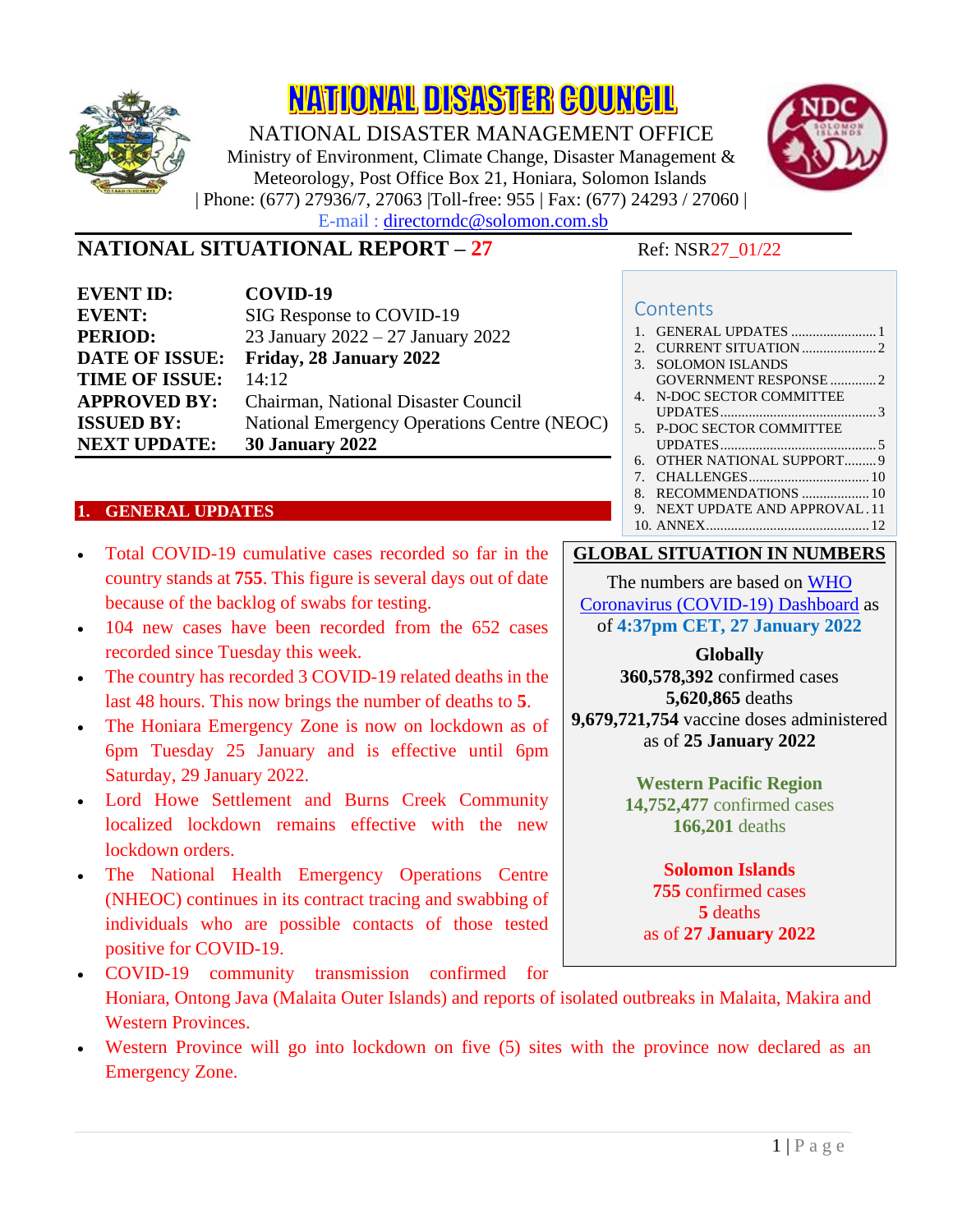#### <span id="page-1-0"></span>**2. CURRENT SITUATION**

- The country is now experiencing COVID-19 community transmission in Honiara, Ontong Java with reports of isolated outbreaks in Auki, Marovo Lagoon and Kirakira.
- Official count of COVID-19 positive cases diagnosed in the country stands at 755 as announced by the Ministry of Health and Medical Services (MHMS) this evening, 27 January 2022.
- Ontong Java remains on lockdown to this date. Similarly, localized lockdowns for Burns Creek and the Lord Howe Settlement (Mataniko River mouth) identified as hot spots of COVID-19 cases continues.
- The Honiara Emergency Zone is also now on lockdown as of 6pm yesterday, Tuesday 25 January and is effective until Saturday 6pm, 29 January 2022 (four days). The lockdown is subject to extension if the need arises.
- Provinces are now also considering lockdown to restrict movement in and out of provinces.
- Solomon Islands through RSIPF maintains safety and security on the Western Border with Bougainville. Support is also being provided on Ontong Java.
- Incoming and outgoing passenger and cargo flights have been suspended. Essential cargo flights are now being conducted on needs-basis.
- International trade continues with strict measures in place for all incoming vessels through the country's international ports.

## <span id="page-1-1"></span>**3. SOLOMON ISLANDS GOVERNMENT RESPONSE**

#### **OVERSIGHT COMMITTEE & NATIONAL DISASTER OPERATIONS COMMITTEE**

- The Oversight Committee (OSC) For COVID-19 established by Cabinet to provide strategic advice on a whole-of-government planning and response to COVID-19 maintains its role.
- OSC will develop new COVID policy objectives for the Cabinet consideration to guide this new phase where community transmission is rapidly increasing and the needs to focus on the most vulnerable, and to position the country towards economic recovery. Since March 2020, Government's COVID policy objectives were based on safeguarding the country from COVID-19 and keeping the country's economy afloat. The new policy objectives will provide guidance for the national response plan and measures taken thereafter by the Government to manage COVID-19.
- The National Disaster Council (NDC) Arrangement remains the country's preparedness and response coordination mechanism for the pandemic and has been tasked to prepare a 6-months National COVID -19 Response Plan through N-DOC.
- OSC has activated the National and Provincial Health Emergency Plans, National and Provincial Disaster Management Plans and the N-DOC Sectoral Plans.
- NDOC Sector Committees maintains its COVID-19 Responses with Health Sector Committee leading the health aspects and Camp Management Sector Committee on management of SIG approved Quarantine Stations. Broader coordination is through the N-DOC arrangements by the sector committees.
- The National Emergency Operations Centre (NEOC) continues to maintain coordination responses amongst all of the N-DOC Sector Committees to ensure infrastructure needs, logistics services and other humanitarian issues are provided for in the lockdown.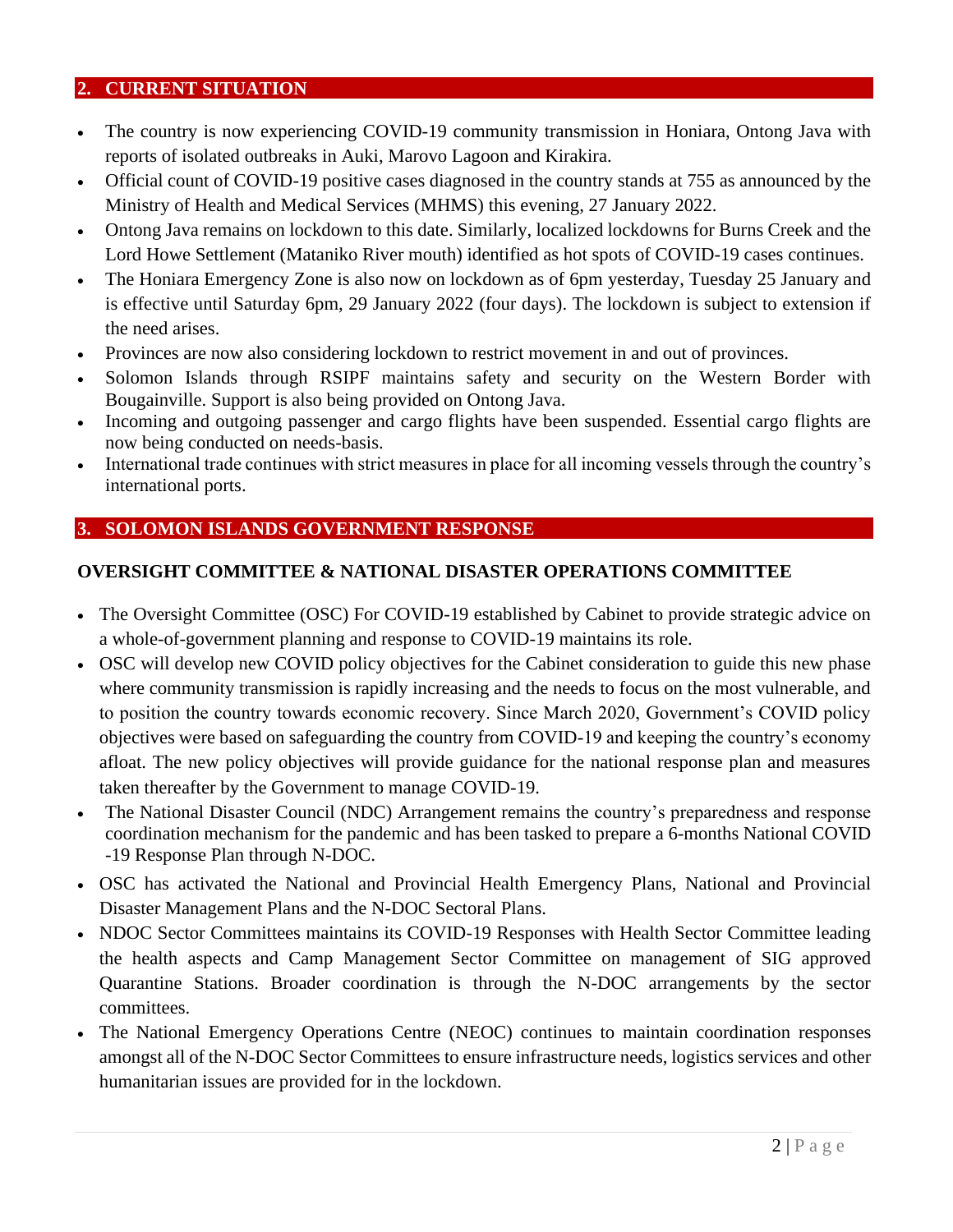#### <span id="page-2-0"></span>**4. N-DOC SECTOR COMMITTEE UPDATES**

#### **4.1. HEALTH SECTOR COMMITTEE**

- N-DOC Health through the Ministry of Health and Medical Services (MHMS) maintains the leading role in the health aspects of SIG response to COVID-19.
- A total of 1,700 plus tests have been performed so far since the announcement of community transmission. However, it is important to note that actual testing of samples is several days behind swabbing because of limitations of the NRH molecular laboratory. Moreover, swabbing is also behind requests from the public who wanted to be tested for COVID.
- A total of 81 patients have been admitted at the hospital with 43 new admissions at National Referral Hospital (NRH) and 2 at the Central Field Hospital.
- Five (5) patients are under critical condition; 3 are being admitted at the NRH and 2 at the Central Field Hospital.
- A total of 101 staffs at the National Referral Hospital have tested positive for COVID-19. They have been withdrawn from patient care.
- Many staffs within the MHMS also tested positive for COVID-19 and continue to work from isolation.
- Guadalcanal Health Team have also reported 6 of its team members isolated at the Good Samaritan Hospital. Four have tested positive while the remaining 2 await test results.
- Twenty-four (24) Honiara City Council health officers have also tested positive for COVID-19.
- Infection and Prevention Control (IPC) measures for staffs and patients enhanced as much as possible with surge capacity bringing in additional man power and human resources.
- Additional testing kits have been deployed to Kilufi and Gizo Hospitals to enhance testing capabilities.
- Frontline and essential workers vaccination rollout in Honiara continue. Community rollout on vaccination is expected to commence soon in Honiara as well.
- Mass testing is expected to commence on high-risk zones identified in the Honiara Emergency Zone.
- MHMS is advising Provinces to continue with their vaccination rollout. For the Honiara Emergency Zone, vaccination rollout to continue at Mbaranamba, Lau Valley, Rove and Mbokonavera 3. The public is reminded to wear face masks at all times when getting their jabs.
- Families and relatives of COVID-19 positive cases are advised to self-isolate in their respective homes.
- The public is advised to report to health authorities and self-isolate if they feel they have come into close contact with positive cases.
- Those who are developing severe symptoms are also advised to immediately call St. John Ambulance Services on 115.
- MHMS also continue with its public messaging via SMS blasts and radio spots.

#### **4.2. SAFETY AND SECURITY**

## **Royal Solomon Islands Police Force (RSIPF)**

- The Police Operations Centre (POC) maintains the overall safety and security of the country with support from the National Emergency Management Special Events Planning (NEMSEP) to oversee and coordinate the COVID-19 Operation for the lockdown.
- High visibility patrol within the Honiara Emergency Zone conducted by patrol teams.
- SI-PNG Border Operations is still ongoing given the high threat of illegal crossing between Solomon Islanders and Papua New Guineans.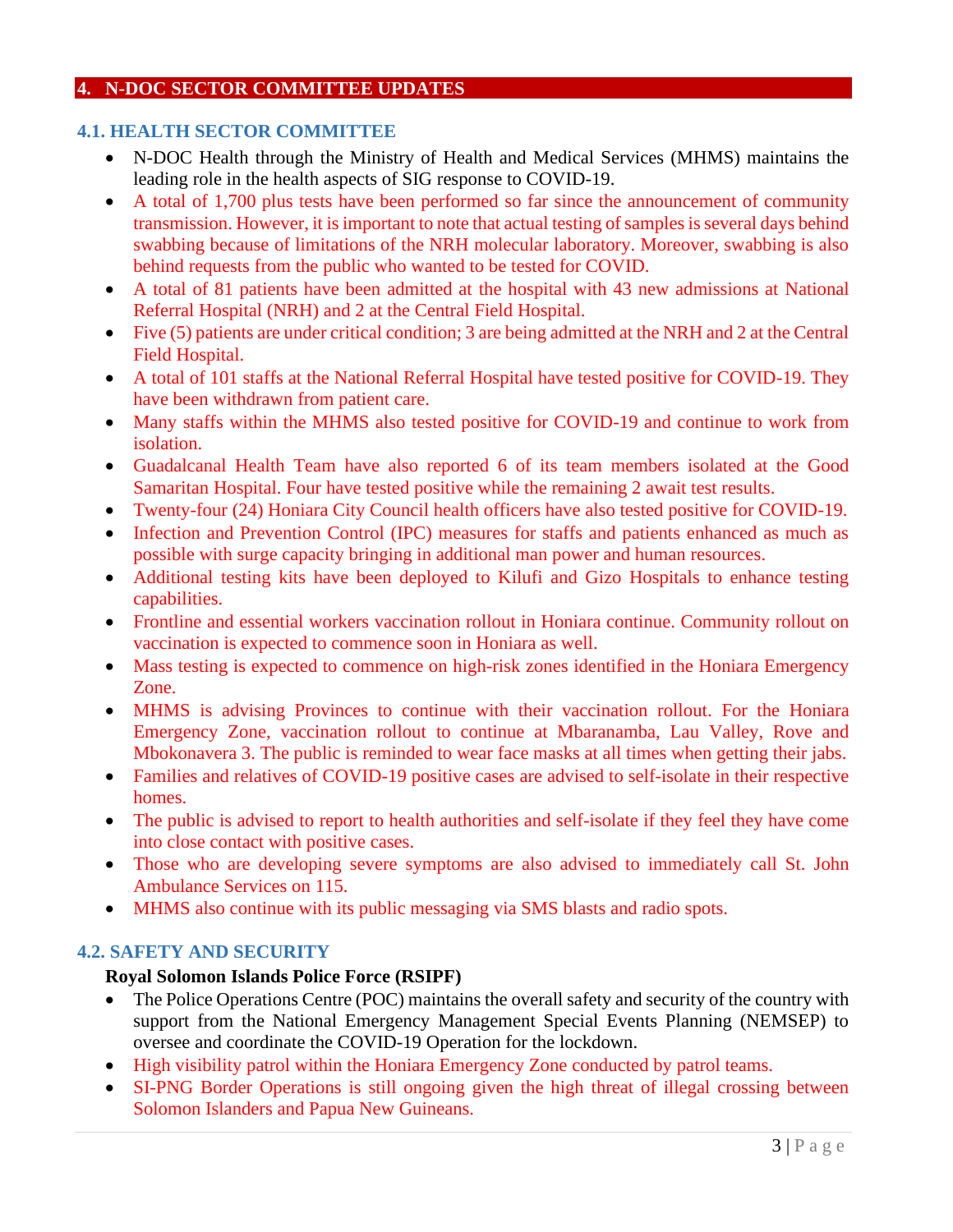- RSIPF is also providing support to MHMS on contact tracing, community awareness and ensuring IPC measures are adhered.
- Provincial responses continue given the possibility of community transmission in some of the provinces.
- Central Islands Provinces has stepped up its responses given its close proximity to Honiara. RSIPF is monitoring movement of boats to and from Honiara.

#### **Correctional Service Solomon Islands (CSSI)**

- Current operational engagement continues as well as other normal duties performed.
- CSSI's Safety and Security Response Plan covers 3 objectives. These are to; Ensure Safe and Secure Environment for front liner agencies, maintaining Public Order during response and Ensuring continuity of Correctional Services.
- Temporary restriction to enter CSSI work environment has been enforced to officers who are residing at declared COVID-19 hotspots and might have been in close contact with a suspect.
- Correctional Service Solomon Islands, Honiara City Council Law Enforcement Agency and Private Security Firms are also supporting RSIPF on the overall safety and security on public and commercial and private properties including residences.
- Patrol and monitoring of Quarantine Stations continues to be undertaken by RSIPF and CSSI.

## **4.3. LIVELIHOOD SECTOR COMMITTEE**

- Livelihood Sector Committee (LSC) EOC is on activation and is liaising with its partners to support operations during the lockdown and further into the implementation of the National COVID-19 Response Plan.
- Food and water distribution to 'Isolation Households' withing the Honiara Emergency Zone has kicked off yesterday, 26 January 2022. Deliveries continue today and will continue throughout the duration of the lockdown period.
- Food kits and water were also delivered to Lord Howe Settlement on 25 January 2022 for 71 households (an estimated 519 individuals).
- To date, a total of 707 individuals have been assisted since 23 January 2022.
- Mobile marketing efforts continue to operate in the lockdown zone. The subcommittee is currently working with 17 local farmers/vendors with mobile marketing vans selling vegetables, root crops and fruits.
- LSC liaised with RSIPF for the exemption of its committee members. Exemption was granted for market vendors and casuals who have been engaged to support the ongoing operations on food distribution.
- LSC has received donations from Solomon Islands Ports Authority, Peoples Republic of China and the Australian Government and is continuing food distributions targeting households in the Burns Creek Community.
- LSC continues to gather data from public requests for delivery of food supplies. Food delivery is also targeted towards persons in isolation at homes.
- Planning and data collection has commenced with Honiara City Council (HCC) for the Honiarawide food relief distribution in lockdown areas.

## **4.4. PROTECTION SECTOR COMMITTEE**

• The Protection Sector Committee (PSC) continues to coordinate with its partners on addressing Protection issues during the lockdown.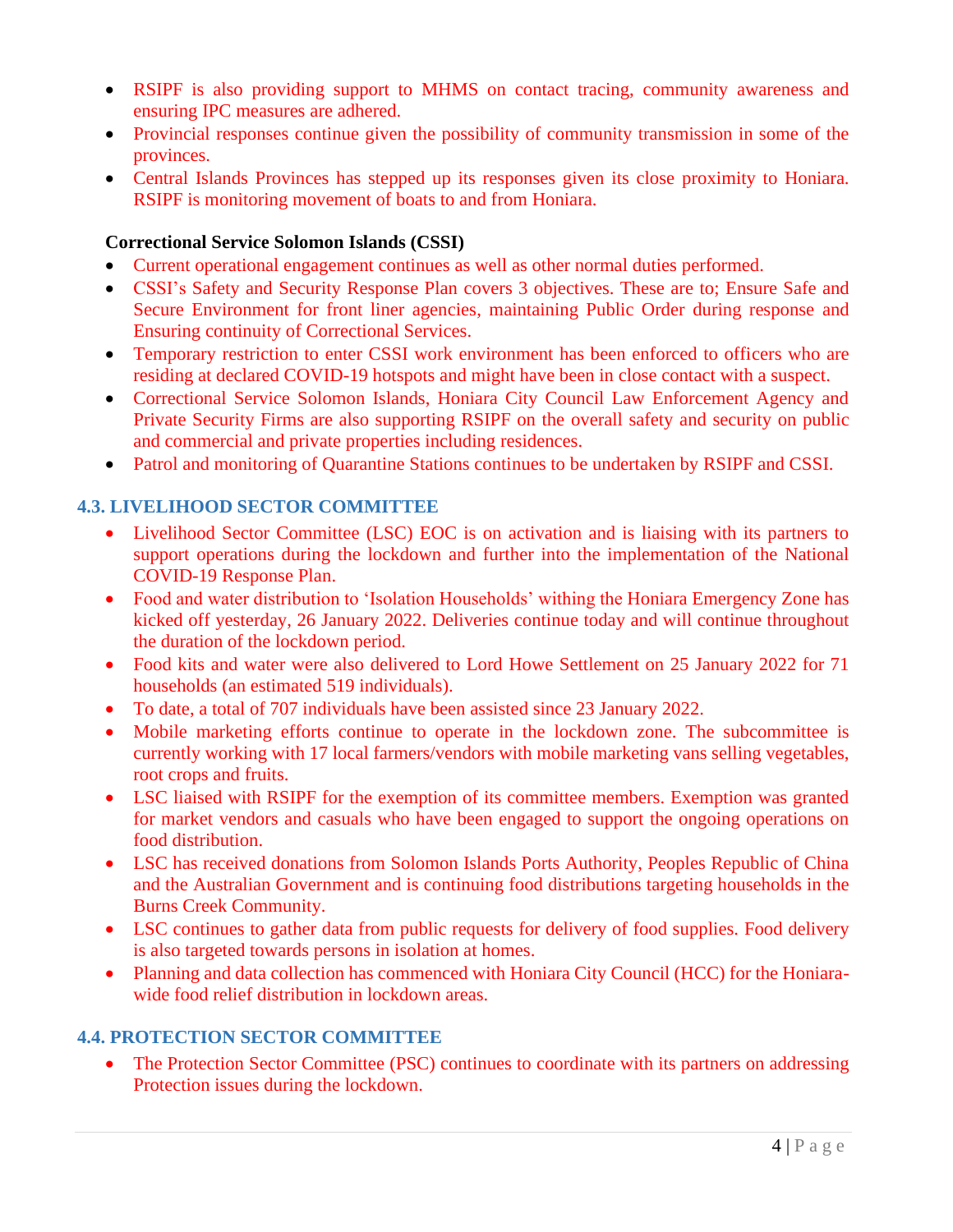- The Team is liaising with other N-DOC Sectors and Media Service Providers on dissemination of Protection key messages.
- Distribution of face masks, gloves and hand sanitizers have been distributed to four GBV Service Providers in Honiara and Christian Care Centre at Tenaru as part of its response in ensuring GBV Service is provided at all.
- The team has reviewed its consolidated response and submitted for endorsement.
- The team continues to coordinate with P-DOC Protection Sector Committees in Malaita, Western and Guadalcanal Provinces on addressing some of its issues.

## **4.5. INFRASTRUCTURE SECTOR COMMITTEE**

- The Infrastructure Sector Committee (ISC) continues to provide support as a whole of Government response.
- The Committee with MHMS and NEOC is liaising with the Office of the Prime Minister and Cabinet to facilitate arrangements for the use of Solomon Airlines aircraft to conduct health emergency/humanitarian assistance to Gizo and Taro. Objective of the flight is to:
	- o Deliver essential health supplies including testing kits, PPEs' and medications needed to support Provincial responses including other Provinces
	- o To airlift the MHMS logistics personal from Gizo back to Honiara
	- o Delivery other humanitarian supplies for other P-DOC Sector Committees.
- Solomon Airlines has given approval for the flight pending advice from the Prime Minister's Office.
- ISC is supporting ongoing responses on fuel and other logistics issues.
- ISC liaised with Solomon Islands Maritime Authority (SIMA) to provide reports on maritime vessels recalled back to Honiara for contact tracing purposes. The report will give P-DOCs clarity on how they can carry out their responses and/or restrict movement of vessels.

#### **4.6. SOLOMON ISLANDS RED CROSS SOCIETY**

- Solomon Islands Red Cross Society (SIRCS) Operational Structure Communication is fully activated on response mode and is supporting SIG.
- SIRCS EOC has advised branches in Malaita and Western Provinces to fully activate its communication tree at the branch level in response to the confirmed cases in Auki and Marovo. EOC is communicating with volunteers on information gathering.
- Catering Services continues to be provided for Quarantine Stations.
- SIRCS has rendered its support to MHMS by providing three volunteers to provide support with contact tracing and on EOC support. Additional three volunteers have been identified to support contact tracing. Volunteers have undergone swabbing and awaiting test results before being deployed.
- SIRCS has also provided support with the enlistment of one of its officers to be on the deployment team to Ontong Java.
- Other Provincial branches have also been activated and contingency plans developed.
- SIRCS continues to support MHMS on COVID-19 key messaging and awareness on IPC measures and social distancing.

## <span id="page-4-0"></span>**5. P-DOC SECTOR COMMITTEE UPDATES**

Provincial Disaster Operation Committee (P-DOC) Arrangements of all provinces have been directed to go on full activation and operationalize all disaster management arrangements.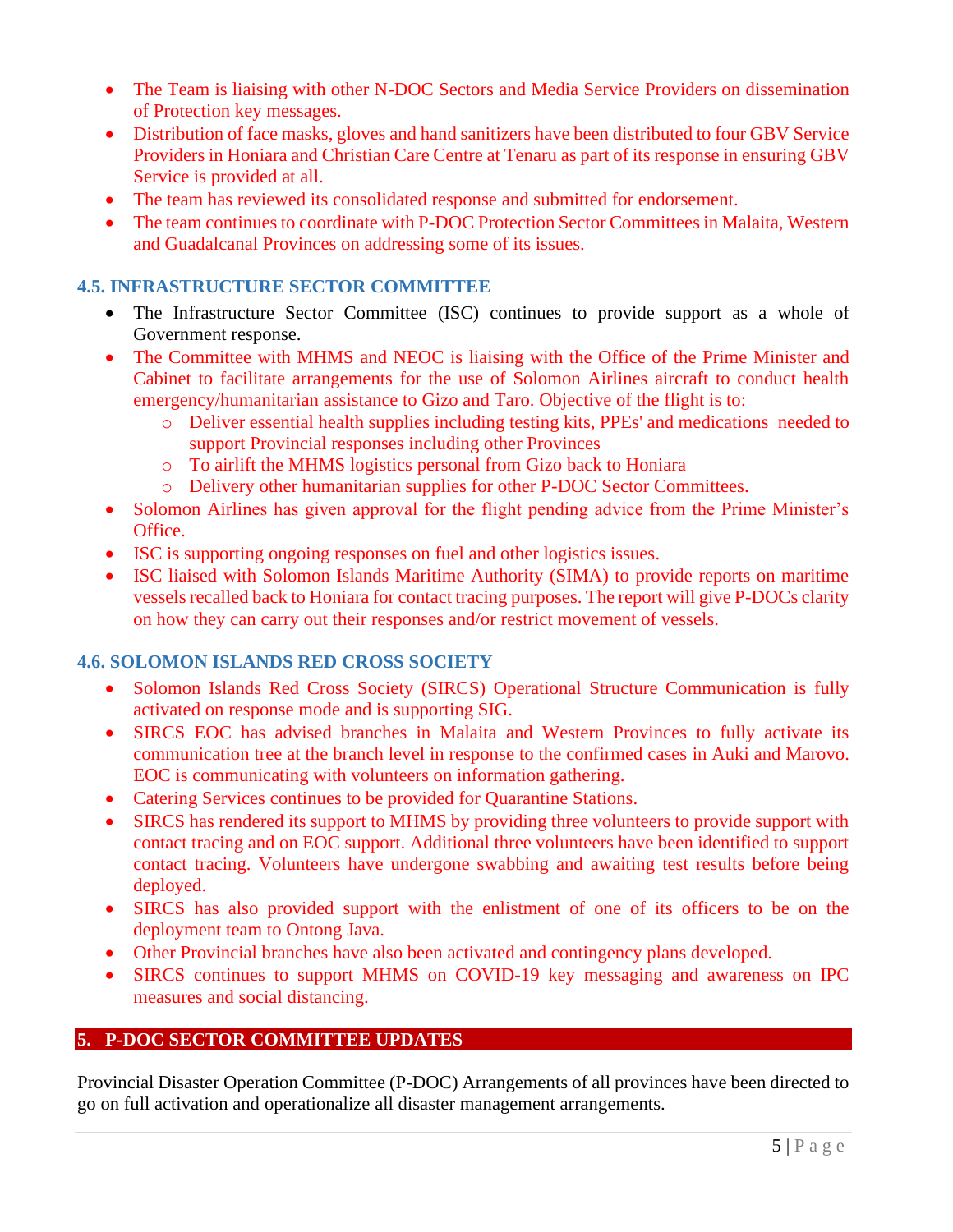## **5.1 MALAITA PROVINCE**

- Malaita P-DOC activated its response on 17 January 2022 following the confirmation of positive cases recorded on Ontong Java. A Team of 11 personnel were deployed to Honiara to be part of the deployment team to Ontong Java. Deployment is still on hold.
- Contact tracing and testing of COVID suspects have resulted in 7 cases returning positive results. Contract tracing and swabbing continues for all contacts of the positive cases.
- All doctors at Kilu'ufi Hospital are now being to conduct test using the RAT today. Training on how to use that RAT kit currently underway.
- Contact tracing is also planned for Southern Regions of Malaita and is yet to be finalized after concerns were raised by people living in the region due to MV. Awka's traveling history. Budget for team deployment is to be submitted by today 27 January 2022.
- Most communities in in and around Auki have activated their own lockdown and restrictive movements to assist health responses.
- Lab Tech personnel flew over to Auki to install GeneXpert machine at Kilu'ufi Hospital on 27 January 2022. Testing to be done in Auki as soon as installations are complete.
- Hug turnout at vaccination sites in Auki as more people turned up to get vaccinated.
- Aligegeo Secondary School has been assessed for temporary quarantine facility whilst schools are still closed. Preparations are now underway.
- Additional accommodation has also been identified by P-DOC to accommodate Clinical Team. Camp Management Sector Committee is working on finalizing all arrangements.
- Risk Communications continue on COVID-19 awareness.

#### **5.2. CHOISEUL PROVINCE**

- Awareness on COVID-19 continues to be conducted by the P-DOC.
- Additional measures have been put in place by the Choiseul Provincial Government to restrict movement. These are:
	- **Executed Executer 1 Restrict travel of Vessels (ship, OBM boats and canoes) from Honiara and other** provinces from entering and leaving the province. All cargo vessels are to travel directly to Taro for risk assessment before travelling to other ports around Choiseul.
	- Closure of the Taro Market at every 5pm and open again at 6am the following day daily. No persons are also allowed to sleep in the market during the time prescribed.
	- No OBM Boats/Canoes are allowed to travel to Taro and other villages after 6:30pm, unless authorized or in an emergency.
	- All social gatherings, sport tournaments, fundraisings, card games, ludo and dart are suspended.
	- All COVID-19 IPC measures are to be strictly adhered to.
- P-DOC is liaising with relevant authorities to ensure livelihood of people are not compromised during any lockdown.
- P-DOC is liaising with provincial government to designate infrastructure for instalment of testing machine for COVID related cases.
- Contact tracing and swabbing for the people who contacted with MV Nusatupe has been conducted. Health team and police left Taro to Gizo for testing.
- P-DOC Education is activated and awaiting N-DOC Education on the Learning Continuity Program.
- Contact tracing have identified some villages as possible suspects who came into contact with MV. Nusatupe. P-DOC Health is following up on this.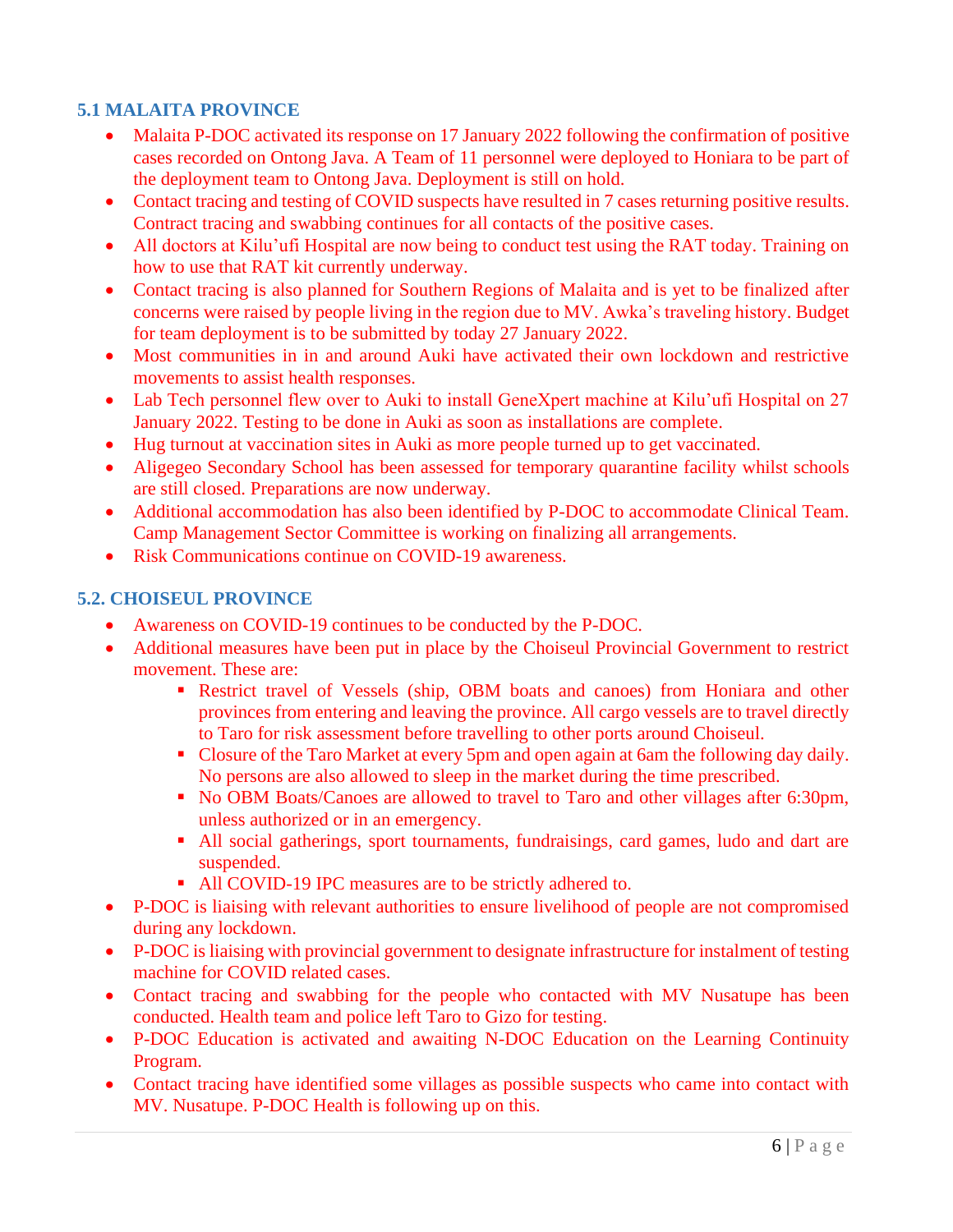#### **5.3. CENTRAL PROVINCE**

- P-DOC continues to conduct and ensure IPC measure are adhered to by the public with its awareness messaging.
- A total of 52 health including support services and 29 RSIPF Officers have undergone swabbing on 26 January 2022. Transportation of swab done on the same day to the NRH by sea transport. Upon return, 200 additional swabbing were collected.
- Contact tracing and testing to continue in the province.
- A sea mobility transport has been arranged and formalities are in place to engage OBM for transportation of test samples to Honiara.
- Household isolation still continue for some communities and including the Tulagi Township.
- Tulagi zones and communities around continue to enforce bylaws.

#### **5.4 MAKIRA ULAWA PROVINCE**

- Makira Ulawa PEOC together with Kirakira Police Operation Centre is supporting the Provincial Health Emergency Operation Centre (PHEOC) in keeping the general public updated on the situation and closely monitoring possible crossing of outboard motor boats through either South Malaita or Marau Sound on Guadalcanal.
- Huge numbers have turned up for vaccination resulting in additional vaccination centres being established by the P-DOC.
- P-DOC has also advised and encourage communities to consider self-quarantine/isolation should there be any suspected cases in the communities. All IPC measures are also to be adhered to by communities and individual households.
- PEOC continues to update all relevant authorities.

#### **5.5 GUADALCANAL PROVINCE**

- Provincial Executive has approved two quarantine and two isolation facilities for Guadalcanal Province. The P-DOC has been tasked to follow up on the details.
- Guadalcanal Health Response Plan is being finalized with the Health Emergency Operations Centre to be setup.
- P-DOC has been tasked to arrange for possible locations to setup an EOC. Few locations have been identified and will be agreed upon by the team.
- Good Samaritan Hospital (GSH) Vaccination center has been overwhelmed with people coming to receive their jabs and requested additional manpower. Three additional staff were deployed to assist in vaccination.
- Decontamination Team now is working to decontaminate GSH.
- Vaccination rollout continues for Avu and Aola.

#### **5.6. ISABEL PROVINCE**

- As of 20 January 2022, P-DOC effectively implemented ten (10) COVID-19 Safety Measures to assist the National Government in assessing the extent of the community transmission.
- In line with these measures, PHEOC has implemented strict COVID-19 safety measures in Buala Hospital whilst encouraging the unvaccinated public to get vaccinated as soon as possible. Buala has seen a great influx of people coming forward to get their jabs.
- Three (3) quarantine centres have been established at Buala Station.
- COVID-19 vaccination is ongoing at Buala Station with 6 additional sites to be open by this week at Kia, Bolitei, Poro, Tatamba, Susubona and Samasodu Area Health Clinics. Distribution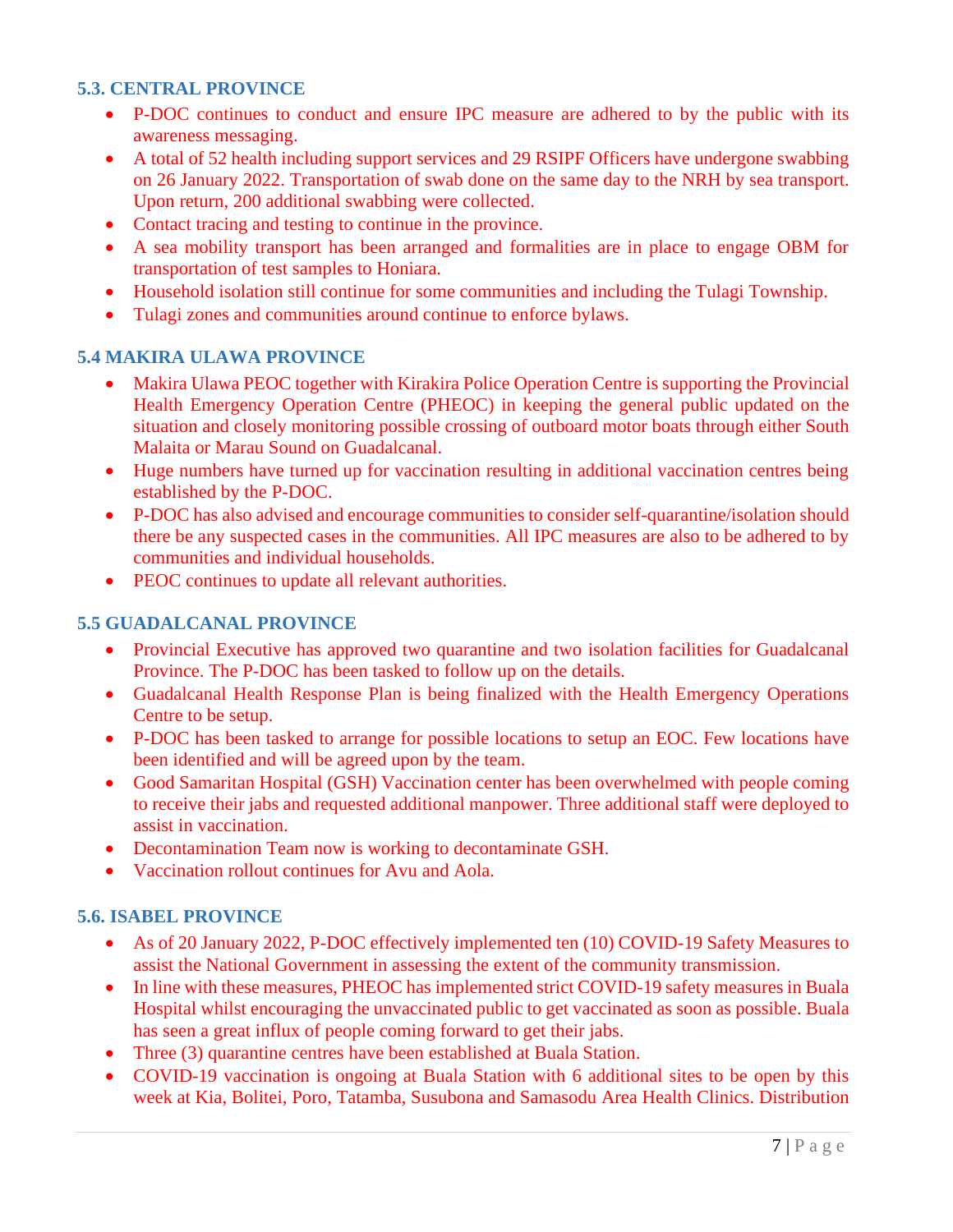team to deliver vaccines, face masks, hand sanitizers and other supplies to these vaccination sites today 27 January 2022.

• Swab kits have arrived on 25 January 2022 and contact tracing and swabbing will commence today, 27 January 2022 on suspect cases onboard MV. Utah Princess that traveled to the province on 19 January 2022.

## **5.7. TEMOTU PROVINCE**

- A ship that was detained following information that possible suspects have boarded the ship on its journey to Temotu has been released after decisions were made by the P-DOC and Provincial Government. Passengers were released while some are still accommodated at Lata.
- Lata Fisheries vacant office space have been secured to accommodate the stranded passengers for three days.
- Donations of local foods from communities and dried goods in shops from business houses have poured in following P-DOC appeal.
- P-DOC is preparing for a mock lockdown at Lata Station on Friday 28 January 2022 from 6am to 6am Saturday 29 January 2022. This is part of its preparation for community transmission.
- Continuous influx of people to Lata to get their vaccination as community transmission increases.

## **5.8. HONIARA CITY COUNCIL**

#### **Leadership and Coordination**

- HCC is currently activated and is supporting HCC sector teams who implementing activities such as HCC livelihood, waste management, works and Law enforcement.
- HCC EOC is supporting HCC teams to provide welfare for HCC personals involved during the lockdown.
- Provide coordination and reporting of activities conducted during in the lockdown.

#### **Waste Management**

- Normal collection of rubbish within the city boundary continues during the lockdown by HCC waste management team.
- Work focuses mainly on collection and disposal of skip pins, attending to complains and also other critical areas.

#### **Livelihood**

- Arrangement of food distribution with wards and community committees have been established as part of support provided to the Livelihood Sector Committee.
- HCC Livelihood Team is currently conducting food distribution for Lord Howe Settlement in collaboration with the Livelihood Sector Committee.
- Honiara wide food distribution to commence soon once all HCC ward household data is provided to HCC Livelihood by Councilors, ward and community committees.

## **Mobile marketing**

• Mobile marketing are ongoing, coordination is done by HCC market masters office and Central Market Vendors Association.

## **5.9. WESTERN PROVINCE**

## **P-DOC & Western Province Disaster Management Office**

- The WPDMO has conducted meeting with Noro/Munda COVID-19 Committees to set up an Onsite-Operation Coordination Centre at Munda for coordinating the COVID-19 response.
- Provide coordination support to the overall provincial COVID-19 responses.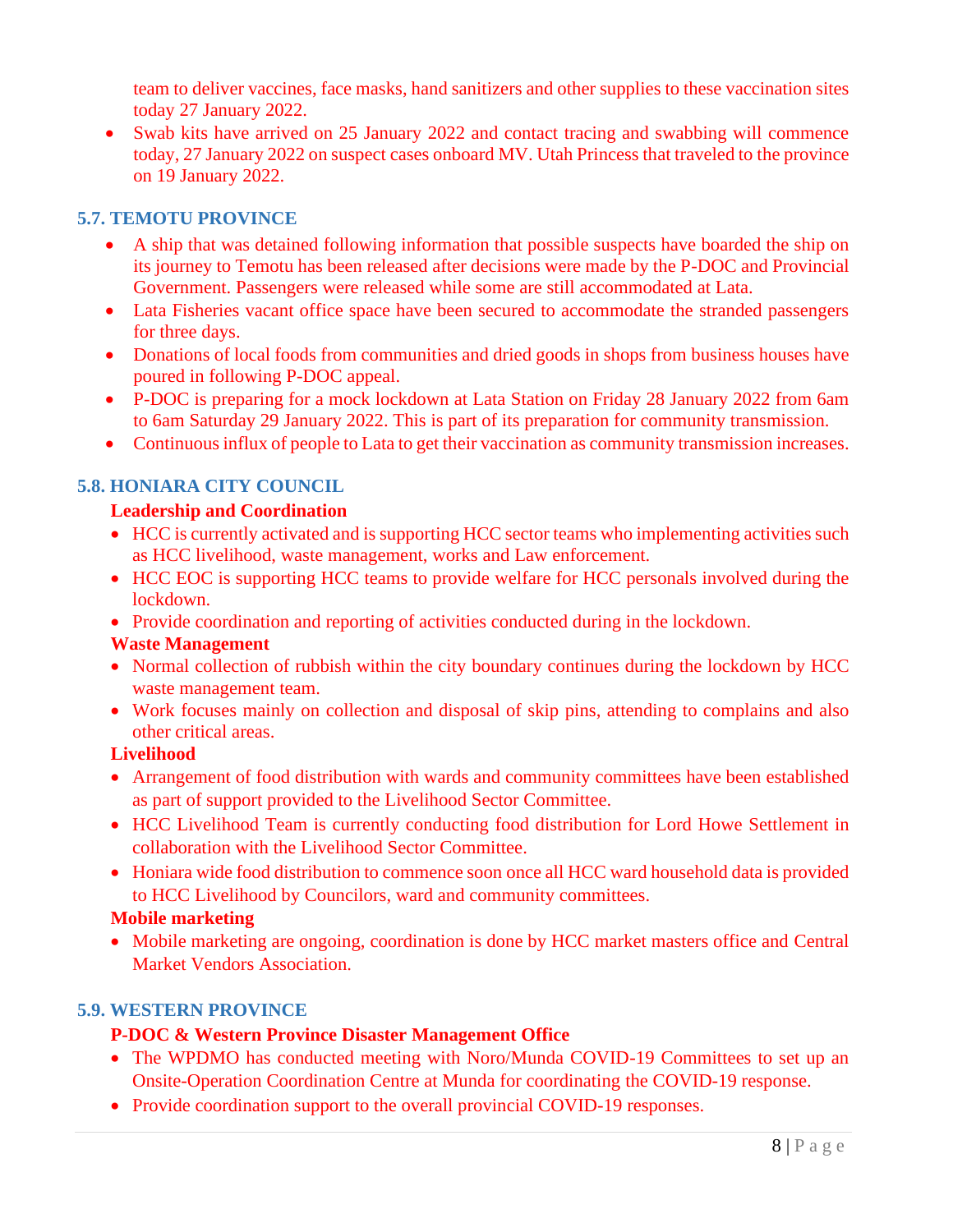## **Swab Collection**

- Swab Collection was carried out by Gizo Health team at Gizo Town, Western Province.
- Total of 18 samples was collected on the 26 January 2022 from LC Plus 1. Six (6) of returned positive test results.
- Two positive cases have also been recorded from Noro Town.
- This now brings number of positive cases to 8.

#### **P-DOC Livelihood Committee**

- All market vendor to supply garden food during lockdown have already been identified.
- Sourcing of Market vendor to supply garden foods during lockdown period. All garden foods to be collected by 28 January 2022 ready for distribution on cash basis.

#### **P-DOC Protection Committee**

- Conducted meeting with Noro & Munda protection committee members regarding work plan during lockdown.
- Updates current situation in Western Province regarding COVID-19.
- Set up of temporary referral partway for protection committees (Help line).

#### **P-DOC Camp Management**

• Noro Camp Management Committee to open Noro Lodge for Quarantine station for Noro town by 28 January 2022.

#### <span id="page-8-0"></span>**6. OTHER NATIONAL SUPPORT**

- SIG continues to receive support from bilateral partners and international organisations for its COVID-19 operations.
- United Nations Development Programme (UNDP) through its Disaster Risk Management Project has supported NEOC with the purchase of three (3) new laptops and four (4) additional desktop computers as part of NEOC's coordination role.
- World Bank funding through the Project Management Unit (PMU) of MHMS has supported ongoing health responses by addressing urgent areas that needed financial support. This support provided was to meet logistics issues, procurement of essential equipment, food rations and other supplies.
- DFAT support was provided to MHMS on food rations and office supplies for frontline workers. Second load of medical equipment and supplies was also delivered on 25 January, 2022 which includes additional PPEs, oxygen concentrators and further UNICEF emergency water and sanitation and dignity kits.
- People's Republic of China received emergency humanitarian assistance supplies on 26 January 2022. Assistance received consisted of 50,000 Sinopharm vaccines, 20,000 Rapid Antigen Test Kits, 21,000 disposable syringes, 50 tent units and financial humanitarian assistance of USD320,000 to SIG through MHMS.
- Lee Shipping Agent and Szetu Enterprises supported MHMS with the provision of food rations for its frontline workers.
- Pacific Casino provided food rations for the Emergency Department at the NRH.
- Our Telekom continues to support MHMS on public messaging via text message blasts. Additional supported was also provided on setting up of phone lines at the NHEOC.
- Fangs Cooperation provided support on accommodation for frontline workers.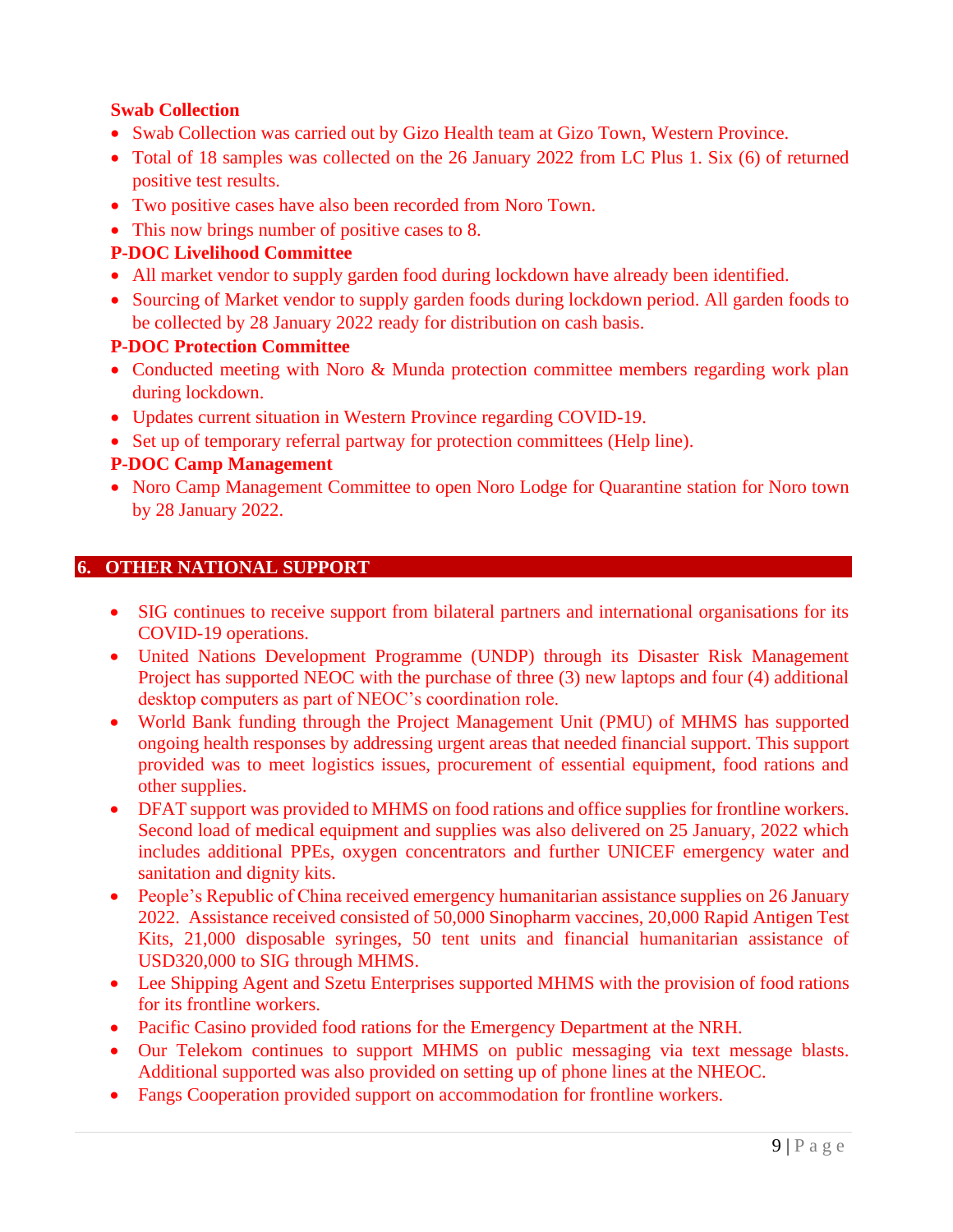• Solomon Islands Football Federation provided assistance by lending 2 buses for logistics support.

#### <span id="page-9-0"></span>**7. CHALLENGES**

- **Health Sector is overwhelmed** Community transmission in Honiara is putting considerable stresses on the health system as a whole.
- **Wide Spread Community Transmission**  Curb and control community transmission
- **Fatigue and Stress** it is noted that fatigue and stress is kicking in for all frontline agencies and other responsible authorities.
- **Financial Resources** finance is now becoming a challenge with banks and other financial institutions implementing strict measures and resource at hand nearly exhausted.
- **Personal Protective Equipment (PPEs)** frontline agencies including provinces is facing shortage of PPEs.
- **Stigmatization** it has been noted that there is high stigmatization experienced by families of those who are positive causing fear and panic amongst them.

#### <span id="page-9-1"></span>**8. RECOMMENDATIONS**

- **National COVID-19 Response Plan** N-DOC to finalise and submit to OSC by 30 January 2022.
- **Financial Resources** Finance resources to be availed to the required level identified in the National COVID-19 Response Plan.
- **National Referral Hospital** Put in alternative measures to ensure continuity of critical emergency services.
- **Curb and Control Community Transmission** -Implement proactive measures in Honiara and other up-coming hot spots in the country.
- **Fatigue and Stress** frontline agencies and other responsible authorities to quickly come up with plans to help relieve this issue of stress and fatigue that is already experienced.
- **Personal Protective Equipment (PPEs)** Ministry of Health and Medical Services to provide update on PPE stock supplies and to look at restocking PPE stock levels for frontline agencies and the provinces.
- **Stigmatization** the public is advised to refrain from stigmatizing those who are positive including their contacts. MHMS and responsible authorities are to provide messages to the public refraining them from stigmatization.
- **IPC Measures & Social Distancing** the public is strongly advised to practice social distancing including safe IPC measures while the lockdown is being lifted.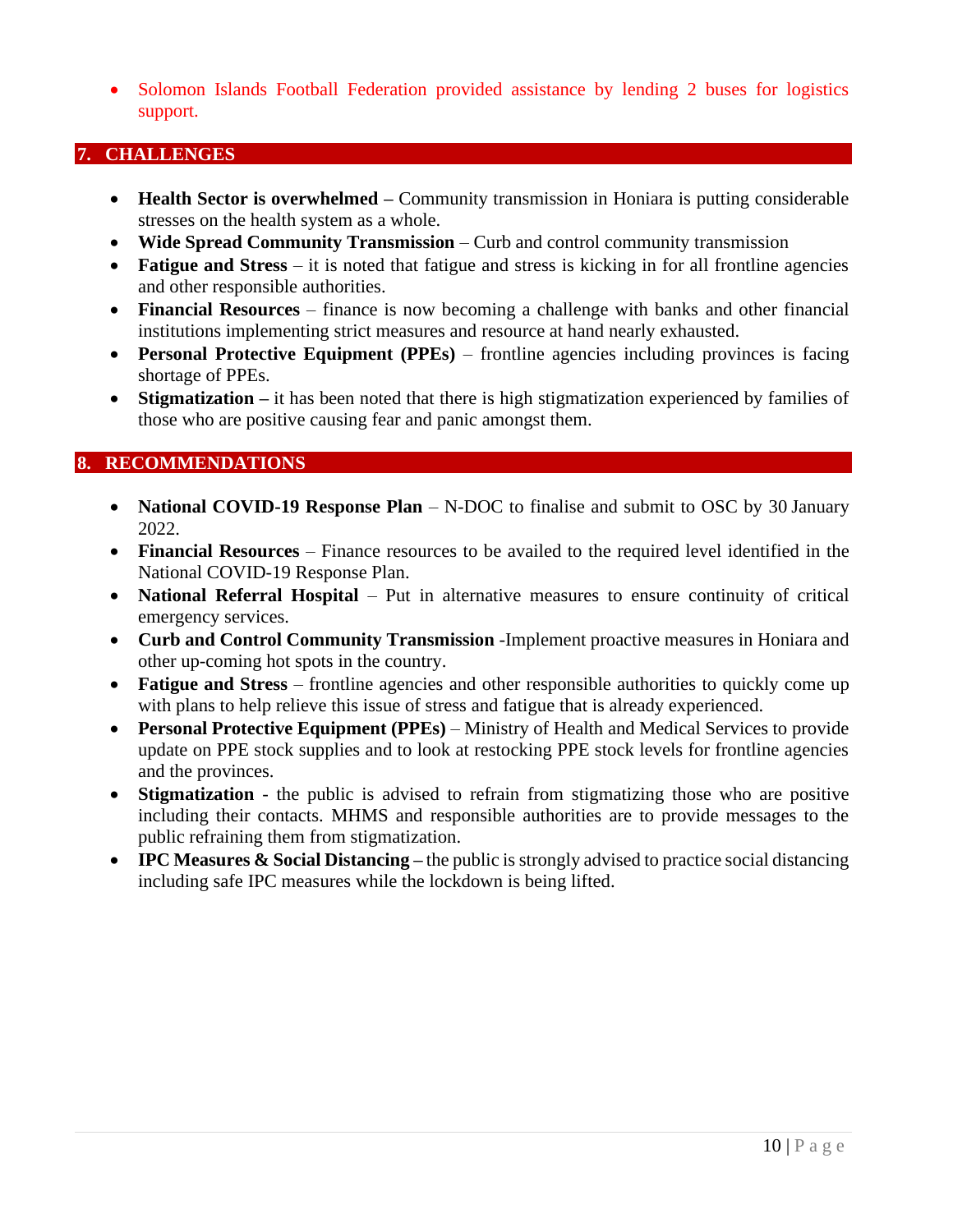## <span id="page-10-0"></span>**9. NEXT UPDATE AND APPROVAL**

Next update **upon available information.**

APPROVED FOR DISSEMINATION BY

## **DR. MELCHIOR MATAKI PERMANENT SECRETARY MECDM/CHAIR NDC** MINISTRY OF ENVIRONMENT, CLIMATE CHANGE, DISASTER MANAGEMENT AND METEOROLOGY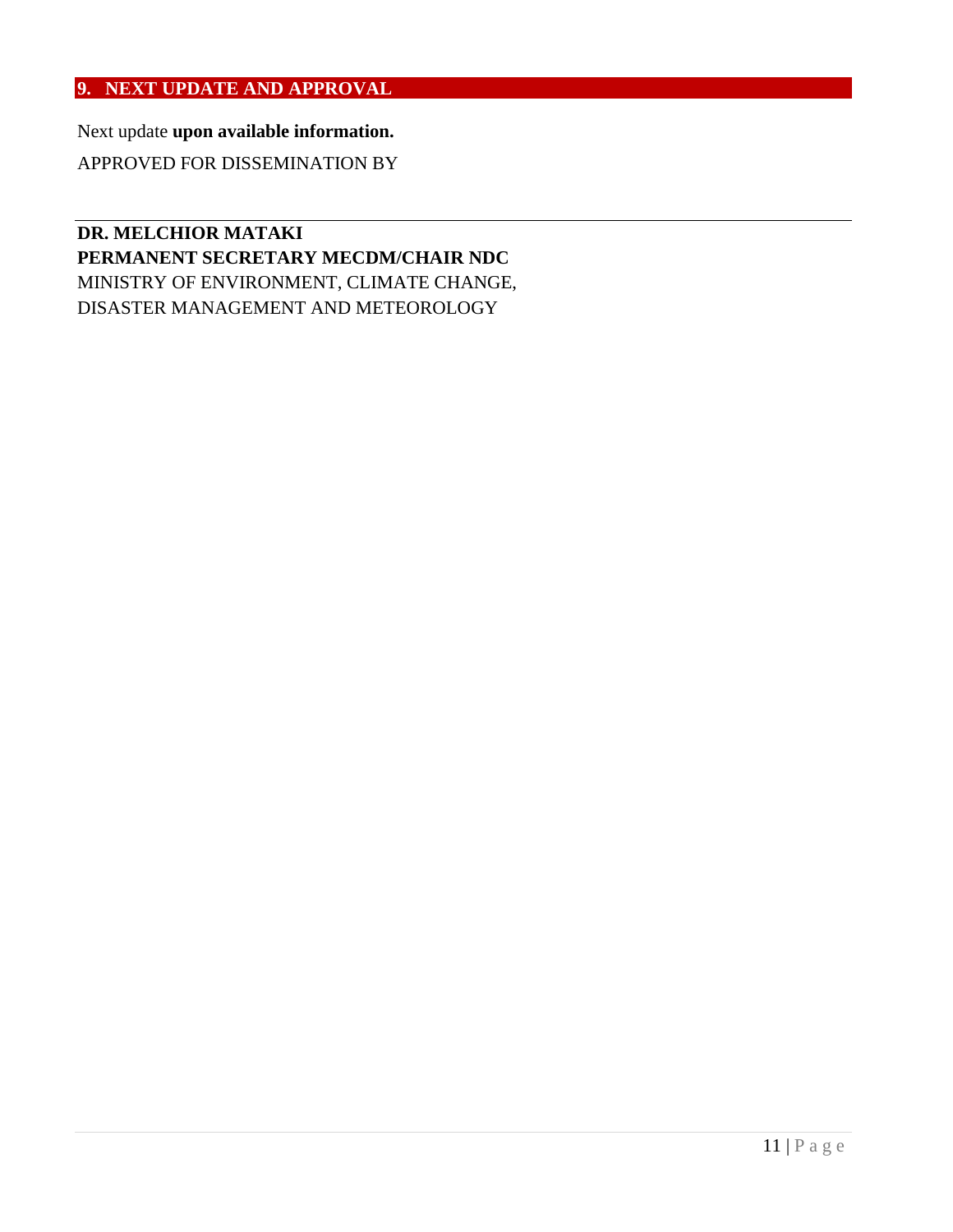#### **10. ANNEX**

<span id="page-11-0"></span>